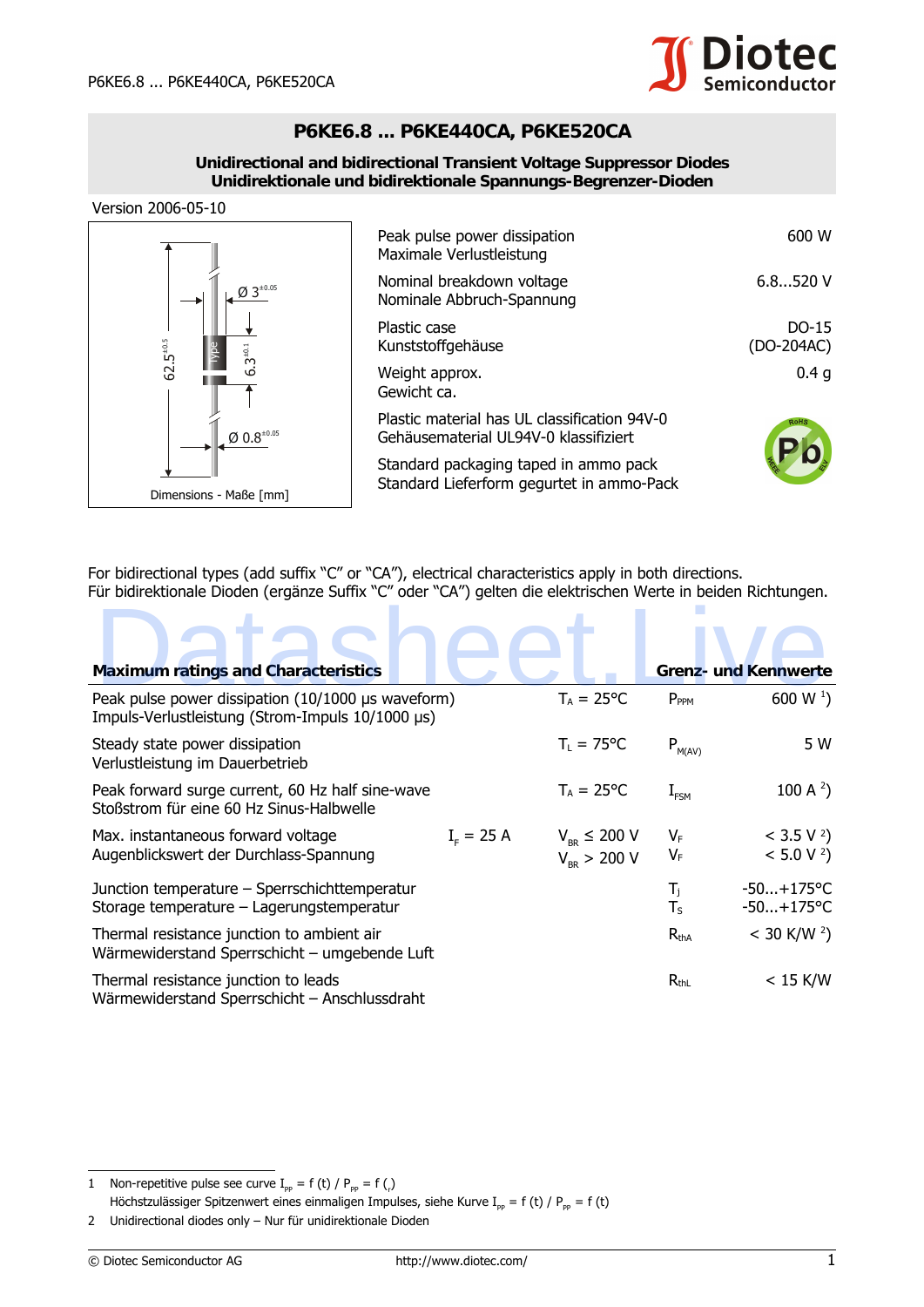

# **Maximum ratings Greenzwerte**

| <b>Type</b><br>Typ | Breakdown voltage at $I_T = 1$ mA<br>Abbruch-Spannung bei $I_T = 1$ mA<br>*) at / bei $I_T = 10$ mA |              | Stand-off voltage<br>Sperrspannung | Max. rev. current<br>Max. Sperrstrom<br>at / bei V <sub>WM</sub> | Max. clamping voltage<br>Max. Begrenzer-Spannung<br>at / bei $I_{PPM}$ (10/1000 µs) |                 |
|--------------------|-----------------------------------------------------------------------------------------------------|--------------|------------------------------------|------------------------------------------------------------------|-------------------------------------------------------------------------------------|-----------------|
|                    | $V_{BR}$ [V]                                                                                        |              | $V_{WM}$ [V]                       | $I_D$ [ $\mu$ A]                                                 | $V_c$ [V]                                                                           | $I_{PPM}$ $[A]$ |
| P6KE6.8            | $6.8 \pm 10\%$                                                                                      | $6.127.48*$  | 5.5                                | 1000                                                             | 10.8                                                                                | 58.0            |
| <b>P6KE6.8A</b>    | $6.8 \pm 5\%$                                                                                       | $6.457.14*$  | 5.8                                | 1000                                                             | 10.5                                                                                | 60.0            |
| P6KE7.5            | $7.5 \pm 10\%$                                                                                      | $6.758.25*$  | 6.0                                | 500                                                              | 11.7                                                                                | 53.0            |
| <b>P6KE7.5A</b>    | $7.5 \pm 5\%$                                                                                       | $7.137.88 *$ | 6.4                                | 500                                                              | 11.3                                                                                | 55.0            |
| <b>P6KE8.2</b>     | $8.2 \pm 10\%$                                                                                      | $7.389.02 *$ | 6.6                                | 200                                                              | 12.5                                                                                | 50.0            |
| <b>P6KF8.2A</b>    | $8.2 \pm 5\%$                                                                                       | $7.798.61 *$ | 7.0                                | 200                                                              | 12.1                                                                                | 52.0            |
| P6KE9.1            | $9.1 \pm 10\%$                                                                                      | 8.1910.0     | 7.3                                | 50                                                               | 13.8                                                                                | 45.0            |
| <b>P6KE9.1A</b>    | $9.1 \pm 5\%$                                                                                       | 8.659.55     | 7.7                                | 50                                                               | 13.4                                                                                | 47.0            |
| <b>P6KE10</b>      | $10 \pm 10\%$                                                                                       | 9.011.0      | 8.1                                | 10                                                               | 15.0                                                                                | 42.0            |
| <b>P6KE10A</b>     | $10 \pm 5\%$                                                                                        | 9.510.5      | 8.5                                | 10                                                               | 14.5                                                                                | 43.0            |
| <b>P6KE11</b>      | $11 \pm 10\%$                                                                                       | 9.912.1      | 8.9                                | 5                                                                | 16.2                                                                                | 38.0            |
| P6KE11A            | $11 \pm 5\%$                                                                                        | 10.511.6     | 9.4                                | 5                                                                | 15.6                                                                                | 40.0            |
| <b>P6KE12</b>      | $12 \pm 10\%$                                                                                       | 10.813.2     | 9.7                                | 5                                                                | 17.3                                                                                | 36.0            |
| P6KE12A            | $12 \pm 5\%$                                                                                        | 11.412.6     | 10.2                               | 5                                                                | 16.7                                                                                | 37.0            |
| <b>P6KE13</b>      | $13 \pm 10\%$                                                                                       | 11.714.3     | 10.5                               | 5                                                                | 19.0                                                                                | 33.0            |
| P6KE13A            | $13 \pm 5\%$                                                                                        | 12.413.7     | 11.1                               | 5                                                                | 18.2                                                                                | 34.0            |
| <b>P6KE15</b>      | $15 \pm 10\%$                                                                                       | 13.516.5     | 12.1                               | 5                                                                | 22.0                                                                                | 28.0            |
| P6KE15A            | $15 \pm 5\%$                                                                                        | 14.315.8     | 12.8                               | 5                                                                | 21.2                                                                                | 29.0            |
| <b>P6KE16</b>      | $16 \pm 10\%$                                                                                       | 14.417.6     | 12.9                               | 5                                                                | 23.5                                                                                | 26.0            |
| P6KE16A            | $16 \pm 5\%$                                                                                        | 15.216.8     | 13.6                               | 5                                                                | 22.5                                                                                | 28.0            |
| <b>P6KE18</b>      | $18 \pm 10\%$                                                                                       | 16.219.8     | 14.5                               | 5                                                                | 26.5                                                                                | 23.0            |
| P6KE18A            | $18 \pm 5\%$                                                                                        | 17.118.9     | 15.3                               | 5                                                                | 25.2                                                                                | 25.0            |
| <b>P6KE20</b>      | $20 \pm 10\%$                                                                                       | 18.022.0     | 16.2                               | 5                                                                | 29.1                                                                                | 21.0            |
| P6KE20A            | $20 \pm 5\%$                                                                                        | 19.021.0     | 17.1                               | 5                                                                | 27.7                                                                                | 22.0            |
| <b>P6KE22</b>      | $22 \pm 10\%$                                                                                       | 19.824.2     | 17.8                               | 5                                                                | 31.9                                                                                | 19.0            |
| P6KE22A            | $22 \pm 5\%$                                                                                        | 20.923.1     | 18.8                               | 5                                                                | 30.6                                                                                | 20.0            |
| <b>P6KE24</b>      | $24 \pm 10\%$                                                                                       | 21.626.4     | 19.4                               | 5                                                                | 34.7                                                                                | 18.0            |
| P6KE24A            | $24 \pm 5\%$                                                                                        | 22.825.2     | 20.5                               | 5                                                                | 33.2                                                                                | 19.0            |
| <b>P6KE27</b>      | $27 \pm 10\%$                                                                                       | 24.329.7     | 21.8                               | 5                                                                | 39.1                                                                                | 16.0            |
| P6KE27A            | $27 \pm 5\%$                                                                                        | 25.728.4     | 23.1                               | 5                                                                | 37.5                                                                                | 16.8            |
| <b>P6KE30</b>      | $30 \pm 10\%$                                                                                       | 27.030.0     | 24.3                               | 5                                                                | 43.5                                                                                | 14.0            |
| P6KE30A            | $30 \pm 5\%$                                                                                        | 28.531.5     | 25.6                               | 5                                                                | 41.4                                                                                | 15.0            |
| <b>P6KE33</b>      | $33 \pm 10\%$                                                                                       | 29.736.3     | 26.8                               | 5                                                                | 47.7                                                                                | 13.0            |
| P6KE33A            | $33 \pm 5\%$                                                                                        | 31.434.7     | 28.2                               | 5                                                                | 45.7                                                                                | 13.8            |
| <b>P6KE36</b>      | $36 \pm 10\%$                                                                                       | 32.439.6     | 29.1                               | 5                                                                | 52.0                                                                                | 12.0            |
| P6KE36A            | $36 \pm 5\%$                                                                                        | 34.237.8     | 30.8                               | 5                                                                | 49.9                                                                                | 12.6            |
| <b>P6KE39</b>      | $39 \pm 10\%$                                                                                       | 35.142.9     | 31.6                               | 5                                                                | 56.4                                                                                | 11.1            |
| P6KE39A            | $39 \pm 5\%$                                                                                        | 37.141.0     | 33.3                               | 5                                                                | 53.9                                                                                | 11.6            |
| <b>P6KE43</b>      | $43 \pm 10\%$                                                                                       | 38.747.3     | 34.8                               | 5                                                                | 61.9                                                                                | 10.0            |
| P6KE43A            | $43 \pm 5\%$                                                                                        | 40.945.2     | 36.8                               | 5                                                                | 59.3                                                                                | 10.6            |
| <b>P6KE47</b>      | $47 \pm 10\%$                                                                                       | 42.351.7     | 38.1                               | 5                                                                | 67.8                                                                                | 9.2             |
| P6KE47A            | $47 \pm 5\%$                                                                                        | 44.749.4     | 40.2                               | 5                                                                | 64.8                                                                                | 9.7             |
| <b>P6KE51</b>      | $51 \pm 10\%$                                                                                       | 45.956.1     | 41.3                               | 5                                                                | 73.5                                                                                | 8.5             |
| P6KE51A            | $51 \pm 5\%$                                                                                        | 48.553.6     | 43.6                               | 5                                                                | 70.1                                                                                | 8.9             |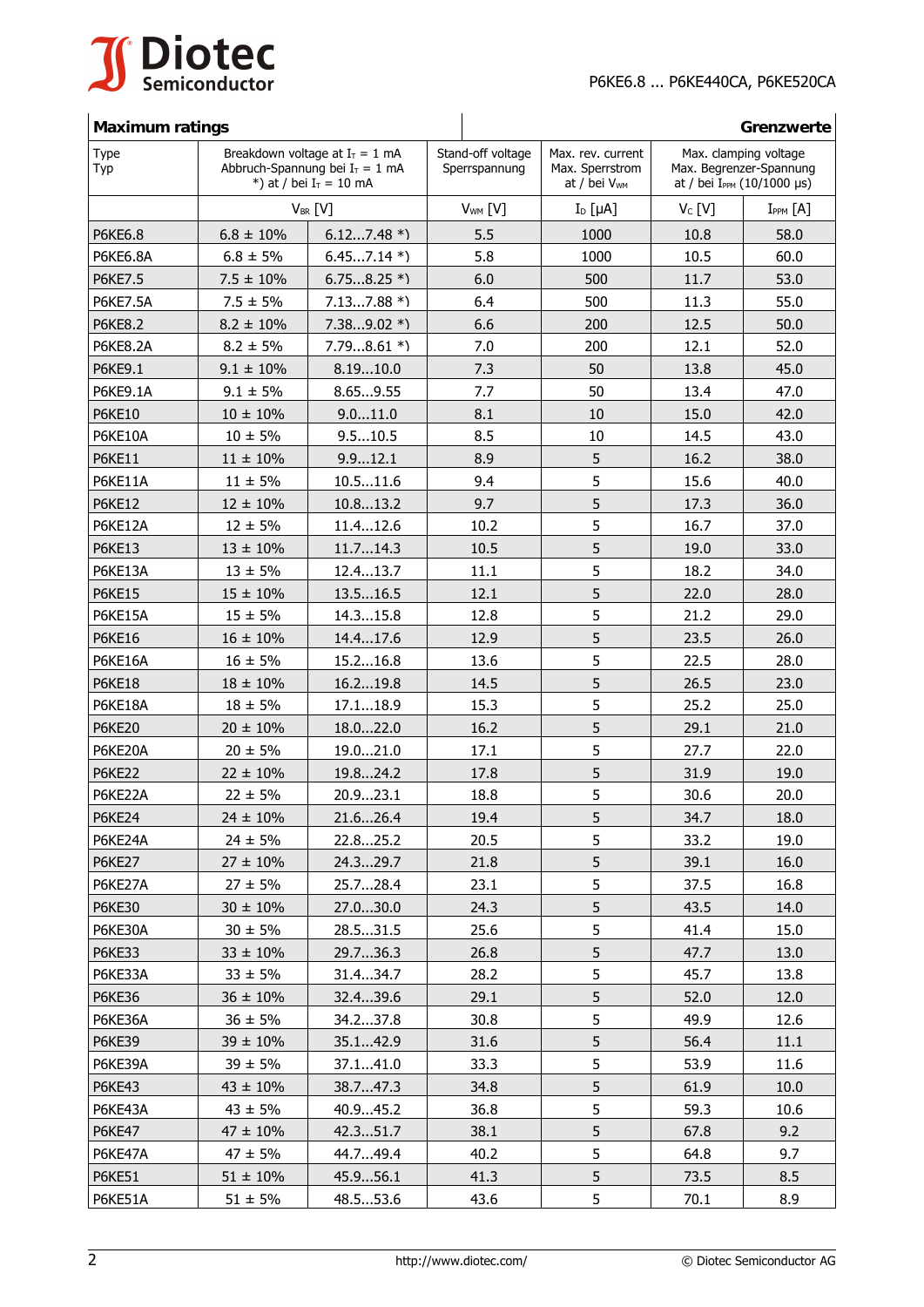

## **Maximum ratings Greenzwerte Greenzwerte Greenzwerte**

| <b>Type</b><br>Typ | Breakdown voltage at $I_T = 1$ mA<br>Abbruch-Spannung bei $I_T = 1$ mA<br>*) at / bei $I_T = 10$ mA |          | Stand-off voltage<br>Sperrspannung | Max. rev. current<br>Max. Sperrstrom<br>at / bei V <sub>WM</sub> | Max. clamping voltage<br>Max. Begrenzer-Spannung<br>at / bei I <sub>PPM</sub> (10/1000 µs) |                 |
|--------------------|-----------------------------------------------------------------------------------------------------|----------|------------------------------------|------------------------------------------------------------------|--------------------------------------------------------------------------------------------|-----------------|
|                    | $V_{BR}$ [V]                                                                                        |          | $V_{WM}$ [V]                       | $I_D$ [ $\mu$ A]                                                 | $V_C$ [V]                                                                                  | $I_{PPM}$ $[A]$ |
| <b>P6KE56</b>      | $56 \pm 10\%$                                                                                       | 50.461.6 | 45.4                               | 5                                                                | 81                                                                                         | 7.8             |
| P6KE56A            | $56 \pm 5\%$                                                                                        | 53.258.8 | 47.8                               | 5                                                                | 77                                                                                         | 8.1             |
| <b>P6KE62</b>      | $62 \pm 10\%$                                                                                       | 55.868.8 | 50.2                               | 5                                                                | 89                                                                                         | 7.0             |
| P6KE62A            | $62 \pm 5\%$                                                                                        | 58.965.1 | 53.0                               | 5                                                                | 85                                                                                         | 7.4             |
| <b>P6KE68</b>      | $68 \pm 10\%$                                                                                       | 61.274.8 | 55.1                               | 5                                                                | 98                                                                                         | 6.4             |
| P6KE68A            | $68 \pm 5\%$                                                                                        | 64.671.4 | 58.1                               | 5                                                                | 92                                                                                         | 6.8             |
| <b>P6KE75</b>      | $75 \pm 10\%$                                                                                       | 67.582.5 | 60.7                               | 5                                                                | 108                                                                                        | 5.8             |
| P6KE75A            | $75 \pm 5\%$                                                                                        | 71.378.8 | 64.1                               | 5                                                                | 103                                                                                        | 6.1             |
| <b>P6KE82</b>      | $82 \pm 10\%$                                                                                       | 73.890.2 | 66.4                               | 5                                                                | 118                                                                                        | 5.3             |
| P6KE82A            | $82 \pm 5\%$                                                                                        | 77.986.1 | 70.1                               | 5                                                                | 113                                                                                        | 5.5             |
| <b>P6KE91</b>      | $91 \pm 10\%$                                                                                       | 81.9100  | 73.7                               | 5                                                                | 131                                                                                        | 4.8             |
| P6KE91A            | $91 \pm 5\%$                                                                                        | 86.595.5 | 77.8                               | 5                                                                | 125                                                                                        | 5.0             |
| P6KE100            | $100 \pm 10\%$                                                                                      | 90.0110  | 81.0                               | 5                                                                | 144                                                                                        | 4.3             |
| P6KE100A           | $100 \pm 5\%$                                                                                       | 95.0105  | 85.5                               | 5                                                                | 137                                                                                        | 4.5             |
| P6KE110            | $110 \pm 10\%$                                                                                      | 99.0121  | 89.2                               | 5                                                                | 158                                                                                        | 3.9             |
| P6KE110A           | $110 \pm 5\%$                                                                                       | 105116   | 94.0                               | 5                                                                | 152                                                                                        | 4.1             |
| P6KE120            | $120 \pm 10\%$                                                                                      | 108132   | 97.2                               | 5                                                                | 173                                                                                        | 3.6             |
| P6KE120A           | $120 \pm 5\%$                                                                                       | 114126   | 102                                | 5                                                                | 165                                                                                        | 3.8             |
| P6KE130            | $130 \pm 10\%$                                                                                      | 117143   | 105                                | 5                                                                | 187                                                                                        | 3.3             |
| <b>P6KE130A</b>    | $130 \pm 5\%$                                                                                       | 124137   | 111                                | 5                                                                | 179                                                                                        | 3.5             |
| P6KE150            | $150 \pm 10\%$                                                                                      | 135165   | 121                                | 5                                                                | 215                                                                                        | 2.9             |
| <b>P6KE150A</b>    | $150 \pm 5\%$                                                                                       | 143158   | 128                                | 5                                                                | 207                                                                                        | 3.0             |
| P6KE160            | $160 \pm 10\%$                                                                                      | 144176   | 130                                | 5                                                                | 230                                                                                        | 2.7             |
| P6KE160A           | $160 \pm 5\%$                                                                                       | 152168   | 136                                | 5                                                                | 219                                                                                        | 2.8             |
| P6KE170            | $170 \pm 10\%$                                                                                      | 153187   | 138                                | 5                                                                | 244                                                                                        | 2.5             |
| <b>P6KE170A</b>    | $170 \pm 5\%$                                                                                       | 162179   | 145                                | 5                                                                | 234                                                                                        | 2.6             |
| P6KE180            | $180 \pm 10\%$                                                                                      | 162198   | 146                                | 5                                                                | 258                                                                                        | 2.4             |
| <b>P6KE180A</b>    | $180 \pm 5\%$                                                                                       | 171189   | 154                                | 5                                                                | 246                                                                                        | 2.5             |
| P6KE200            | $200 \pm 10\%$                                                                                      | 180220   | 162                                | 5                                                                | 287                                                                                        | 2.1             |
| <b>P6KE200A</b>    | $200 \pm 5\%$                                                                                       | 190210   | 171                                | 5                                                                | 274                                                                                        | 2.2             |
| P6KE220            | $220 \pm 10\%$                                                                                      | 198242   | 175                                | 5                                                                | 344                                                                                        | 1.8             |
| <b>P6KE220A</b>    | $220 \pm 5\%$                                                                                       | 209231   | 185                                | 5                                                                | 328                                                                                        | 1.9             |
| <b>P6KE250</b>     | $250 \pm 10\%$                                                                                      | 225275   | 202                                | 5                                                                | 360                                                                                        | 1.7             |
| <b>P6KE250A</b>    | $250 \pm 5\%$                                                                                       | 237263   | 214                                | 5                                                                | 344                                                                                        | 1.8             |
| P6KE300            | $300 \pm 10\%$                                                                                      | 270330   | 243                                | 5                                                                | 430                                                                                        | 1.4             |
| P6KE300A           | $300 \pm 5\%$                                                                                       | 285315   | 256                                | 5                                                                | 414                                                                                        | 1.5             |
| P6KE350            | $350 \pm 10\%$ 0                                                                                    | 315385   | 284                                | 5                                                                | 504                                                                                        | 1.2             |
| <b>P6KE350A</b>    | $350 \pm 5\%$                                                                                       | 332368   | 300                                | 5                                                                | 482                                                                                        | 1.3             |
| P6KE400            | $400 \pm 10\%$                                                                                      | 360440   | 324                                | 5                                                                | 574                                                                                        | 1.0             |
| <b>P6KE400A</b>    | $400 \pm 5\%$                                                                                       | 380420   | 342                                | 5                                                                | 548                                                                                        | 1.1             |
| P6KE440            | $440 \pm 10\%$                                                                                      | 396484   | 356                                | 5                                                                | 631                                                                                        | 0.99            |
| <b>P6KE440A</b>    | $440 \pm 5\%$                                                                                       | 418462   | 376                                | 5                                                                | 602                                                                                        | 1.04            |
| <b>P6KE520C</b>    | $520 \pm 10\%$                                                                                      | 470570   | 423                                | 5                                                                | 745                                                                                        | 0.81            |
| P6KE520CA          | $520 \pm 5\%$                                                                                       | 494546   | 444                                | 5                                                                | 711                                                                                        | 0.84            |